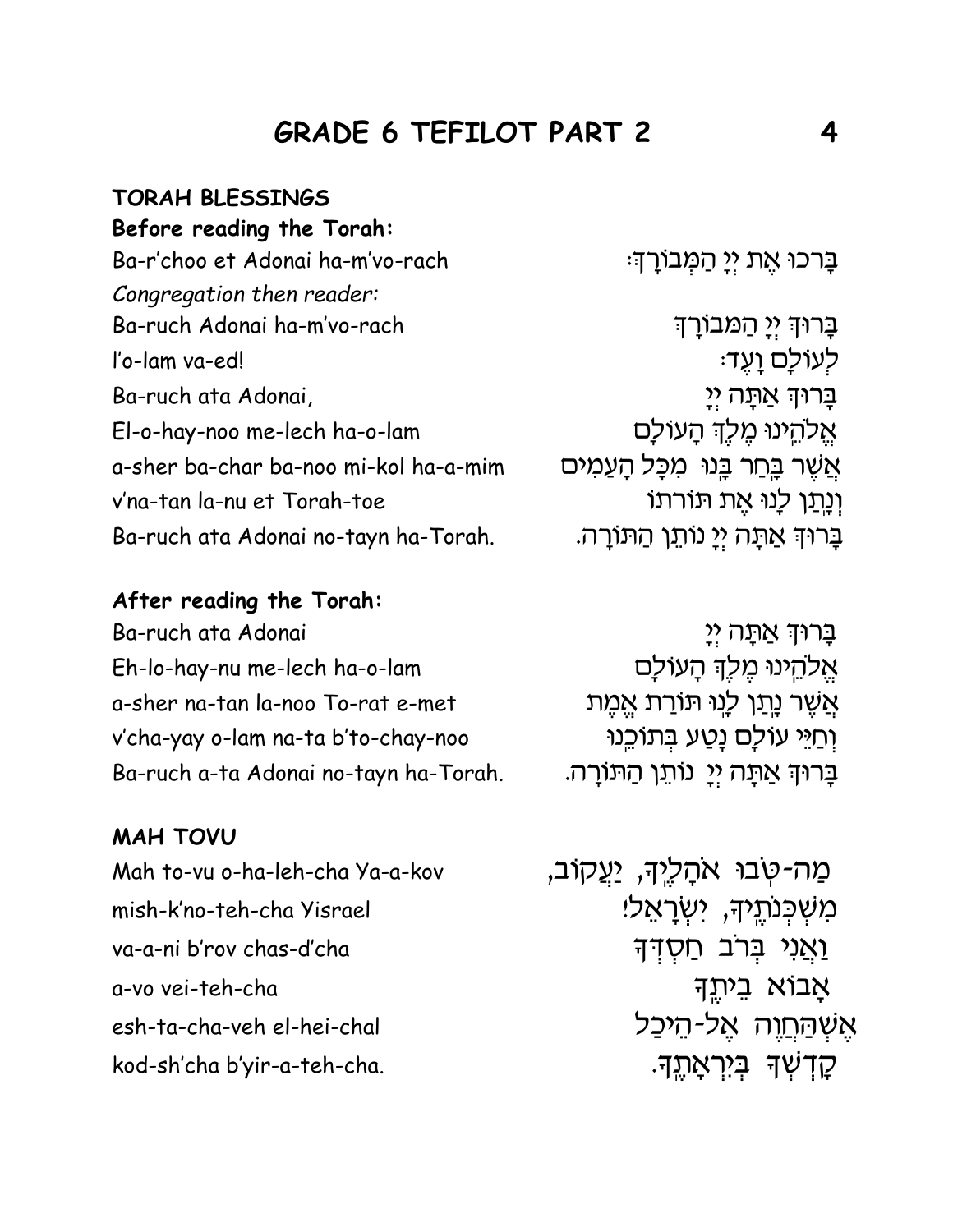# **5**

### **NISSIM B'CHOL YOM**

בּרוּדְ אַתֲה, יִי יַ $\mathbb{P}$  ,  $\mathbb{P}$  (?  $\mathbb{E}$ Elohaynu Melech ha-olam ,m¨lFrd¨ K¤ln«¤ ,EPd«¥Ÿl`¡ asher natan lasechvi vinah מֵשֻׁר לַשֵּׂכִוִי בִינַה l'havchin bein yom uvein lailah diasa diasa dia diak dipatasa dia domin dia domini dia domini dia k

בּרוּדְ אַתֲה, יַיֲ Elohaynu Melech ha-olam ,m¨lFrd¨ K¤ln«¤ ,EPd«¥Ÿl`¡ po-kay-ach eev-reem mex{ex}} go=kay-ach eev-reem

בּרוּדְ אַתֲה, יִי יַה ה־ii§ , אֲתֶה, יִי Elohaynu Melech ha-olam ,m¨lFrd¨ K¤ln«¤ ,EPd«¥Ÿl`¡ matir asurim يونيز بين الصحيح الصحيح الصحيح الصحيح الصحيح الصحيح الصحيح الصحيح الصحيح الصحيح الصحيح الصحيح الص

בְּרוּדְ אַתְּה, יְיָ $\frac{1}{2}$  (? הוא הואפ Elohaynu Melech ha-olam ,m¨lFrd¨ K¤ln«¤ ,EPd«¥Ÿl`¡ zo-kayf k'foo-feem וֹקֵף כְּפוּפִים

Elohaynu Melech ha-olam ,m¨lFrd¨ K¤ln«¤ ,EPd«¥Ÿl`¡ roka haaretz al hamayim רוֹרַע הַאֲרֵץ עַל הַמֵּיִּם

בּרוּדְ אַתֲה, יַיֲ Elohaynu Melech ha-olam ,m¨lFrd¨ K¤ln«¤ ,EPd«¥Ÿl`¡ ha-may-cheen mitz-ah-day ga-vehr הַמֵּכִין מִצְעֲדֵי גֵבֵר

בּרוּדְ אַתֲה, יִי יַ $\mathbb{P}$  ,  $\mathbb{P}$ Elohaynu Melech ha-olam ,m¨lFrd¨ K¤ln«¤ ,EPd«¥Ÿl`¡

בְּרוּדְ אַתְּה, יְיָ יוֹיִם ה־Baruch ata Adonai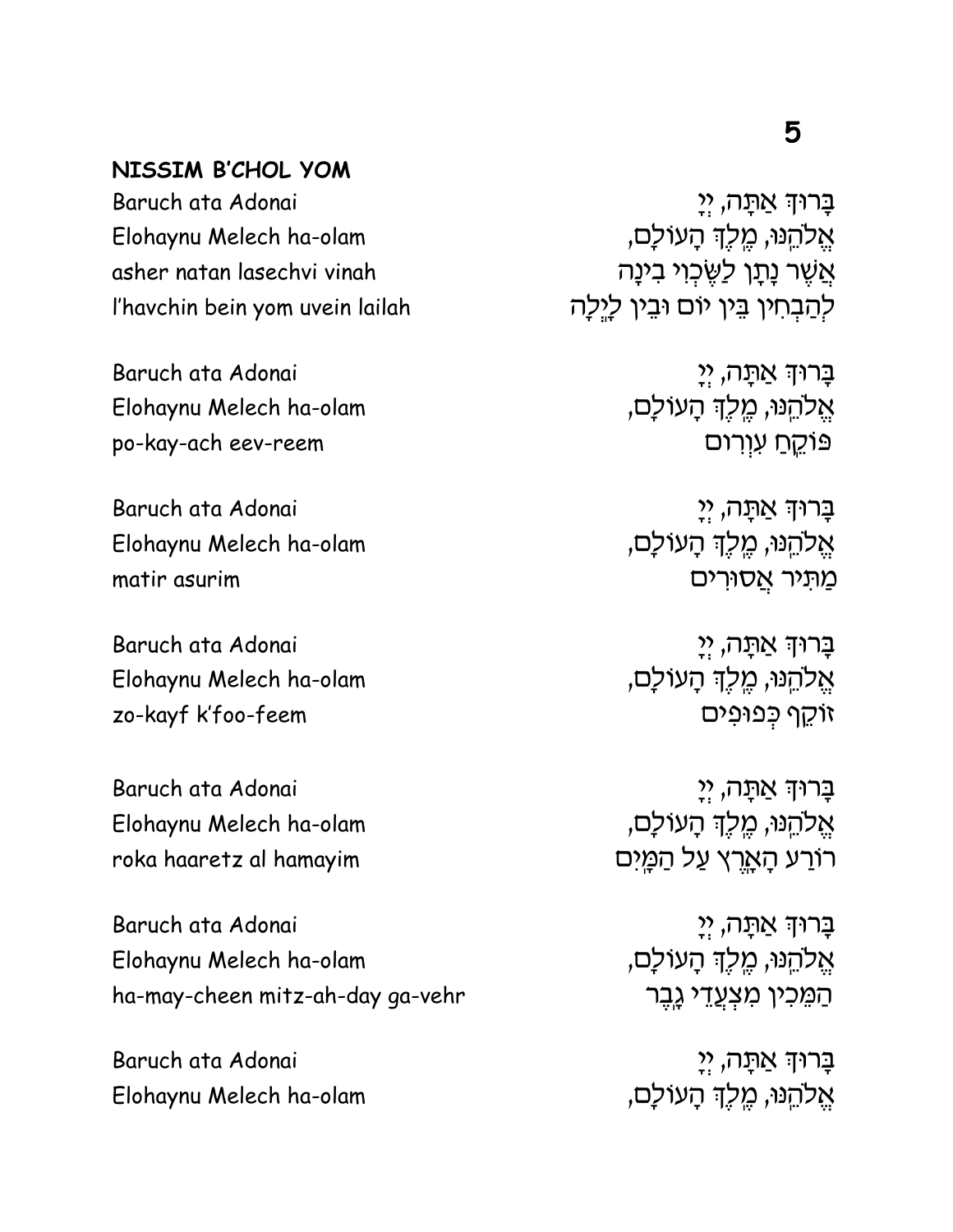# **6**

malbish arumim يوَ الله الصحيح المسترج المستحدث المستحدث المستحدث المستحدث المستحدث المستحدث المستحدث المستحدث

בּרוּדְ אַתֲה, יַיֲ

בְּרוּדְ אַתְּה, יְיָ Elohaynu Melech ha-olam ,m¨lFrd¨ K¤ln«¤ ,EPd«¥Ÿl`¡ ha-no-tayn la-ya-ayf ko-ach הַנּוֹתֵן לַיַּעֵף כִּחַ

בְּרוּדְ אֲתֲה, יַיֲ $\frac{1}{2}$ אֲלֹהֱנּוּ, מֵלֶךְ הַעוֹלַם, ו־Lohaynu Melech ha-olam hamaavir sheinah mai-einai inwww direwa ipmaavir <del>bir</del> ut'numah mei-afapai iR¨r©n⊗n§ en enimah mei-afapai

בּרוּדְ אַתֲה, יִי יַה ה־ii§ , אֲתֶה, יִי Elohaynu Melech ha-olam ,m¨lFrd¨ K¤ln«¤ ,EPd«¥Ÿl`¡ sheh-ah-sah-nee b'tzeh-lem eh-loh-heem mid{\mid}} שֵׁעֲשֲׂנִי בִּצֵלֶם אֱלֹהִים

בּרוּדְ אַתֲה, יַיֲ Elohaynu Melech ha-olam ,m¨lFrd¨ K¤ln«¤ ,EPd«¥Ÿl`¡ she-asani ben/bat chorin in oixin ip $\mathcal{F}$ לעשׂני בוּ\בַת חוֹריו

בּרוּדְ אַתַּה, יִי יַ $\mathbb{P}$  ,  $\mathbb{P}$  (  $\mathbb{P}$ Elohaynu Melech ha-olam ,m¨lFrd¨ K¤ln«¤ ,EPd«¥Ÿl`¡ sheh-ah-sah-nee Yisrael l`¥ x¨W§ i¦ ip¦U«© r¨W¤

Elohaynu Melech ha-olam ,m¨lFrd¨ K¤ln«¤ ,EPd«¥Ÿl`¡ ozeir Yisrael big'vurah *מֹוֹיָר יִשְׂרַאֵל בִּגְבוּרַה* 

ברוך אתה, ייַ ה Baruch ata Adonai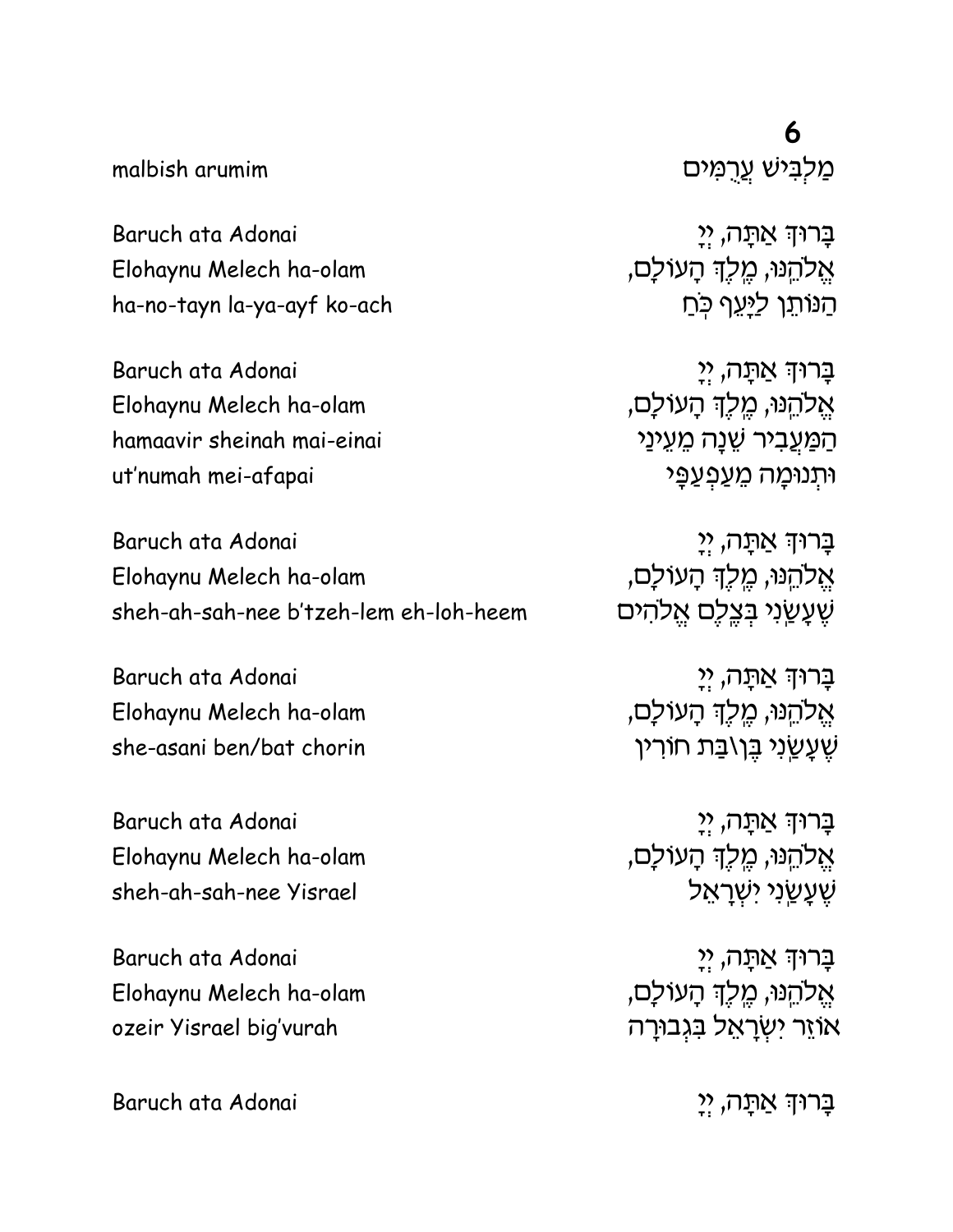Elohaynu Melech ha-olam oh-tayr Yisrael b'tif-ah-rah

Baruch ata Adonai Elohaynu Melech ha-olam asher kid'sha-nu b'mitz-vo-tahv v'tzi-va-nu la-ah-sok v'div-ray Torah

אֲלהֵנּוּ, מֵלֵךְ הַעוֹלַם, עוֹטֶר ישׂרַאל בּתפִאַרה

 $\overline{\mathbf{z}}$ 

ַבְרוּךְ אַתָּה, יִי אֵלהֵנּוּ, מֵלֶךְ הָעוֹלָם, אַשֶׁר קִדְּשֵׁנוּ בִּמְצוֹתֵיו וְצְוֵּנוּ לַעֲסוֹק בִּדְבְרֵי תוֹרַה

# **HALLELUYAH**

I've heard there was a secret chord, That David played, and it pleased the Lord But you don't really care for music, do you? Well, it goes like this, the fourth, the fifth The minor fall, the major lift, the baffled king composing Halleluyah. הללו־יה Halleluyah (4x)

Hal'lu el b'kod-sho Hal'lu-hu bir-kia oozoh Hal'lu-hu big-vu-roh-tov Hal'lu-hu k'rov gud-lo Hal'lu-hu b'tay-kah sho-far Hal'lu-hu b'nay-vel v'chee-nohr Halleluyah (4x)

הללוּ־אֵל בְּקָדְשׁוֹ הַלְלִוּהוּ בִּרְקֵיעַ עָזוֹ הַלְלוּהוּ בּגְבוּרתַיו הַלְלוּהוּ כְּרוּב גּוּדְלו הַלְלִוּהוּ בְּתֵקַע שׁוֹפָר הללוּהוּ בִּנְבֵל וְכִנּוֹר הללו־יה

I did my best, it wasn't much. I couldn't feel, so I tried to touch I've told the truth, I didn't come to fool you And even though it all went wrong I'll stand before the Lord of Song